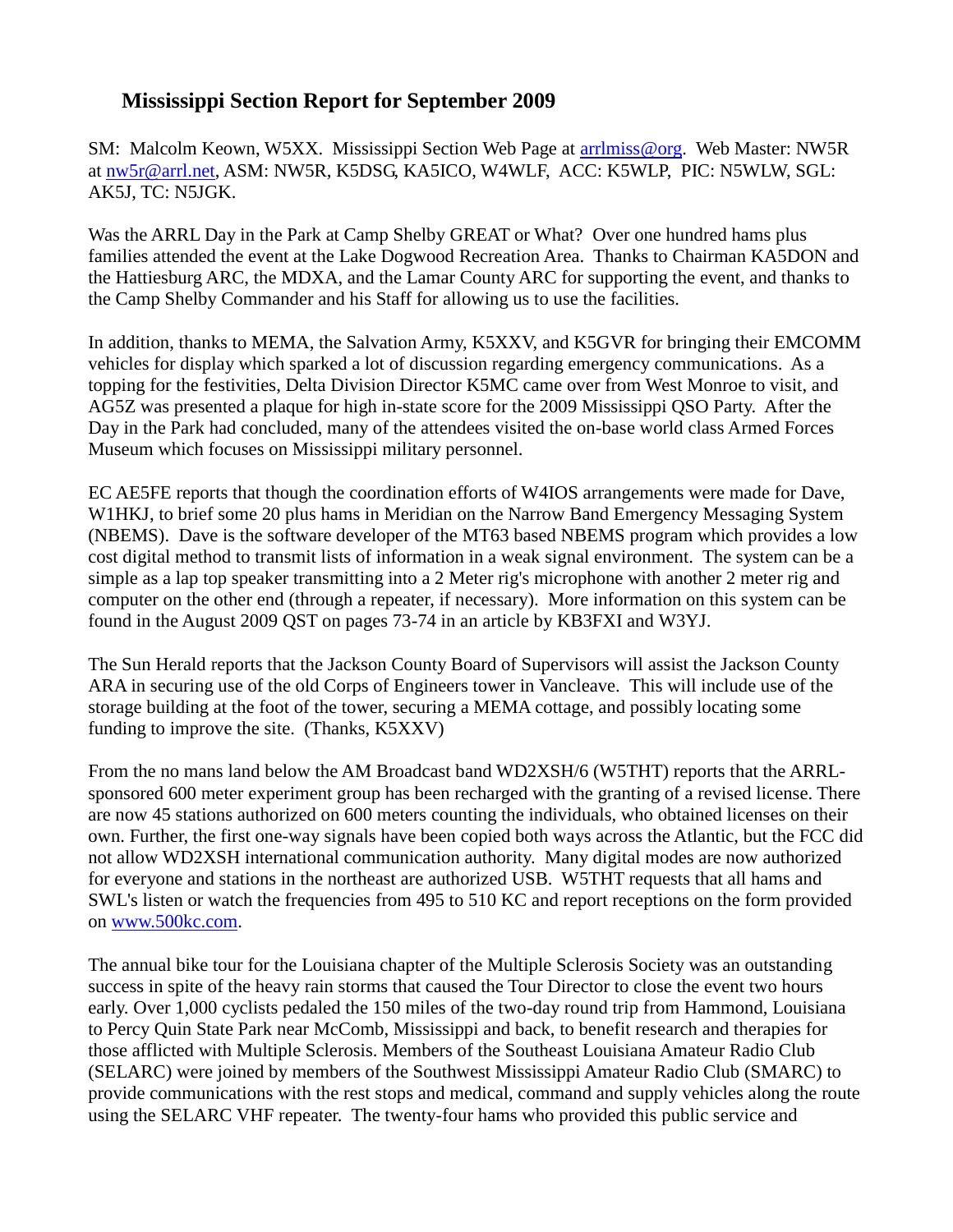demonstration of amateur radio were: KB5SKW, KC5BXU, KE5YRN, KI5MW, KE5NG, KD5PCK, KE5JZM, KC5WDH, KE5ILT, WB5ERM, K5FMM, WB5FBS, KC5SAS, KE5KMP, KE5GOC, K5QNT, W5KCH, K5CAV, N5XVJ, AE5FK, KR5T, WB5LSH, KF5CJU and N5ZNT.

Welcome to new Mississippi hams: KF5CXE, Benjamin – Magnolia; KF5CXG, Carl – Gulfport; KF5CXH, Rachael – Long Beach; KF5CXI, Egan - Diamondhead; KF5CXJ, Sara – Bay Saint Louis; KF5CXK, Tommy – Biloxi; KF5CXL, Michael – Ocean Springs; KF5CXM, Fred – Saucier; KF5CXN, Daryl - Gulfport; KF5CXO, Alan – Bay Saint Louis; KF5CXP, Richard – Bay Saint Louis; KF5CXQ, Donald – Ocean Springs; KF5CXR, Joseph – Saucier; KF5CZF, Steven – Biloxi; KF5CZI, Charles – Magnolia; KF5CZJ, Nicholas – Starkville; KF5CZK, William – Mississippi State; KF5CZL, Jordan – Starkville; KF5CZM, Jameson – Cleveland; KF5DBG, Tim – Richland; KF5DDP, Christopher – Horn Lake; KF5DFI, William – Senatobia. Thanks to all of the instructors and VE Teams that keep new hams coming into the ranks!

Also welcome to new ARRL Members: KF5ASF - Poplarville; KF5CST – Pass Christian; KF5CXG – Gulfport; KF5CXI – Diamondhead; KF5CXP – Bay Saint Louis; KF5DBG – Richland; WB5DO – Rienzi; WM5DX – Gulfport; KE5JYV – West Point; N5KDV – Natchez; AE5MI – Gulfport; KE5NOU – West Point; K5RCF – Olive Branch; KC5VCB – Perkinston; WA4VSF – Gulfport; KE5WJN – Picayune; KD5ZIO – Brookhaven; and KE5ZJX – Carriere. ARRL Membership in Mississippi is now 1,061. Keep working!

KC5EAK will retire as EC for Pearl River County at the end of October due to a job change. Thanks for your work over the years, Tim! Welcome to the new EC KE5WJN in Picayune. In addition, welcome to KE5WUN as EC for Panola County.

Congratulations to the following on their upgrades: KF5ARQ – Bay Saint Louis; KF5CFE – Pittsboro; KF5CJJ – Perkinston; KF5CKZ – Oxford; KF5CLB – Olive Branch; and KE5YPT – Biloxi.

DEC/EC Monthly Reports: WB5CON (NE MS/Alcorn), KC5EAK (Pearl River), AE5FE (Lauderdale/Clarke), WB5GUD (Newton), K5MOZ (Jackson), WX5N (Prentiss and Tishomingo), and KB5NMB (Itawamba)

Club Newsletter/Reports: Hattiesburg ARC (AC5E), Meridian ARC (W5MAV), Northeast Mississippi ARA (KB5NMB), Pearl River ARC (N5WLW), and Vicksburg ARC (W5WAF).

Regret to report the passing of W5EKB of Mount Olive, N5FRE of Gulfport, and W5GED of Cleveland.

Net reports: sessions/QNI/QTC (Net Manager)

MSPN 30/2802/28 (K5NRK)

Magnolia Section Net 30/665/4 (K5DSG)

Jackson Co ARES Net 30/621/9 (K5MOZ)

MS Slow Net 22/36/0 (W3TWD)